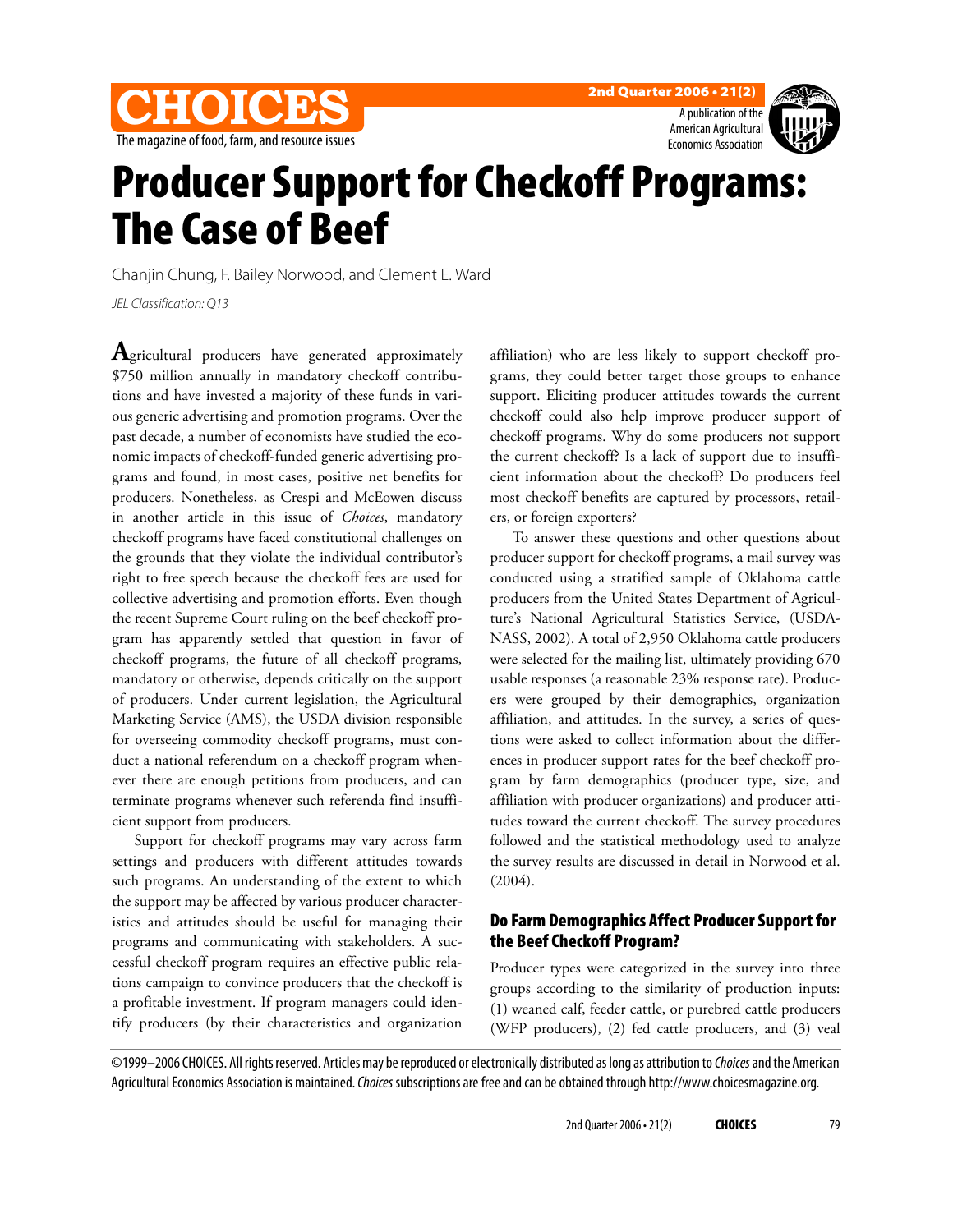producers. The WFP producers rely heavily on pasture and grazing, while fed cattle producers typically use concentrated grain rations. Veal producers are different from WFP and fed cattle producers due to their use of liquid feed and small calf pens. As summarized in Figure 1, 79% of surveyed producers were categorized as WFP producers, 15% as fed cattle producers, and only 6% as veal producers. The distribution represents overall Oklahoma cattle producers. Support for the beef checkoff program differed somewhat across these three groups (Table 1). Although 52% of both WFP and fed cattle producers indicated support for the checkoff program, a smaller share of veal producers (37%) indicated support.

Respondents were also asked to indicate their farm size by selecting a range of the average number of cattle sold each year. A total of 12% of respondents were categorized as large producers (sales of over 500 weaned calves or 1,000 stocker calves) and the rest were considered small producers (Table 1). The checkoff support rate by large producers was 47%, six percentage points less than that of small producers. This difference, however, was not found to be statistically significant.

About 17% of all respondents were members of the National Cattlemen's Beef Association (NCBA) and 38% were members of the Oklahoma Cattlemen's Association (OCA) (Table 1). The NCBA has a close working relationship with the Cattlemen's Beef Board (CBB), which is responsible for managing the beef checkoff program. In fact, the two organizations are located in the same building, and the CBB hires the NCBA to perform many of its checkoff activities. Therefore, as expected, the support for the beef

**Table 1.** Projected support rate of beef checkoff by farm type, size and organization affiliation ( $N = 670$ ).

|                                   |                                                             | % of total | <b>Support rate</b> |
|-----------------------------------|-------------------------------------------------------------|------------|---------------------|
| <b>Farm type</b>                  | Weaned calf, feeder cattle, or purebred cattle<br>producers | 79%        | 52%                 |
|                                   | Fed cattle producers                                        | 15%        | 52%                 |
|                                   | <b>Veal producers</b>                                       | 6%         | 37%                 |
| <b>Farm size</b>                  | Large cow-calf or stocker production                        | 12%        | 47%                 |
|                                   | Small cow-calf or stocker production                        | 88%        | 53%                 |
| <b>Organization</b><br>membership | National Cattlemen's Beef Association                       | Yes: 17%   | 63%                 |
|                                   |                                                             | No: 83%    | 50%                 |
|                                   | Oklahoma Cattlemen's Association                            | Yes: 38%   | 62%                 |
|                                   |                                                             | No: 62%    | 45%                 |

**Table 2.** Projected support rate of beef checkoff by producer attitudes ( $N = 670$ ).

|                                                                                                               | % of respondents | <b>Support rate</b> |  |  |  |
|---------------------------------------------------------------------------------------------------------------|------------------|---------------------|--|--|--|
| Were you aware of the recent litigation and court ruling on the beef checkoff before this survey?             |                  |                     |  |  |  |
| Yes                                                                                                           | 64%              | 55%                 |  |  |  |
| No                                                                                                            | 36%              | 44%                 |  |  |  |
| Who do you feel benefits the most from checkoff funding on advertising?                                       |                  |                     |  |  |  |
| Cattle producers                                                                                              | 10%              | 76%                 |  |  |  |
| Beef processors and retailers                                                                                 | 35%              | 30%                 |  |  |  |
| Both benefit equally                                                                                          | 42%              | 76%                 |  |  |  |
| Who do you feel benefits the most from checkoff funding on research?                                          |                  |                     |  |  |  |
| Cattle producers                                                                                              | 18%              | 73%                 |  |  |  |
| Beef processors and retailers                                                                                 | 26%              | 25%                 |  |  |  |
| Both benefit equally                                                                                          | 37%              | 73%                 |  |  |  |
| How much do you feel the beef checkoff funds benefit cattle and beef producers outside of the<br><b>U.S.?</b> |                  |                     |  |  |  |
| More than U.S. producers                                                                                      | 7%               | 24%                 |  |  |  |
| Less than U.S. producers                                                                                      | 37%              | 67%                 |  |  |  |
| Equal to U.S. producers                                                                                       | 17%              | 53%                 |  |  |  |

checkoff was significantly higher among NCBA members than nonmembers (13 percentage points). Not surprisingly, the result was similar for OCA members and nonmembers, suggesting that the national beef checkoff organization works closely with state and national producer affiliate groups. Membership perhaps means more awareness, which translates into more support for checkoff programs among members.

## **Do Producer Attitudes Affect Their Support for the Beef Checkoff Program?**

Producers were also asked about their awareness of the recent litigation and court rulings on the beef checkoff program (Table 2). Only 64% of respondents answered "yes," suggesting that about one-third of the respondents are likely to be detached from current checkoff issues and activities. Are these less informed producers also less willing to support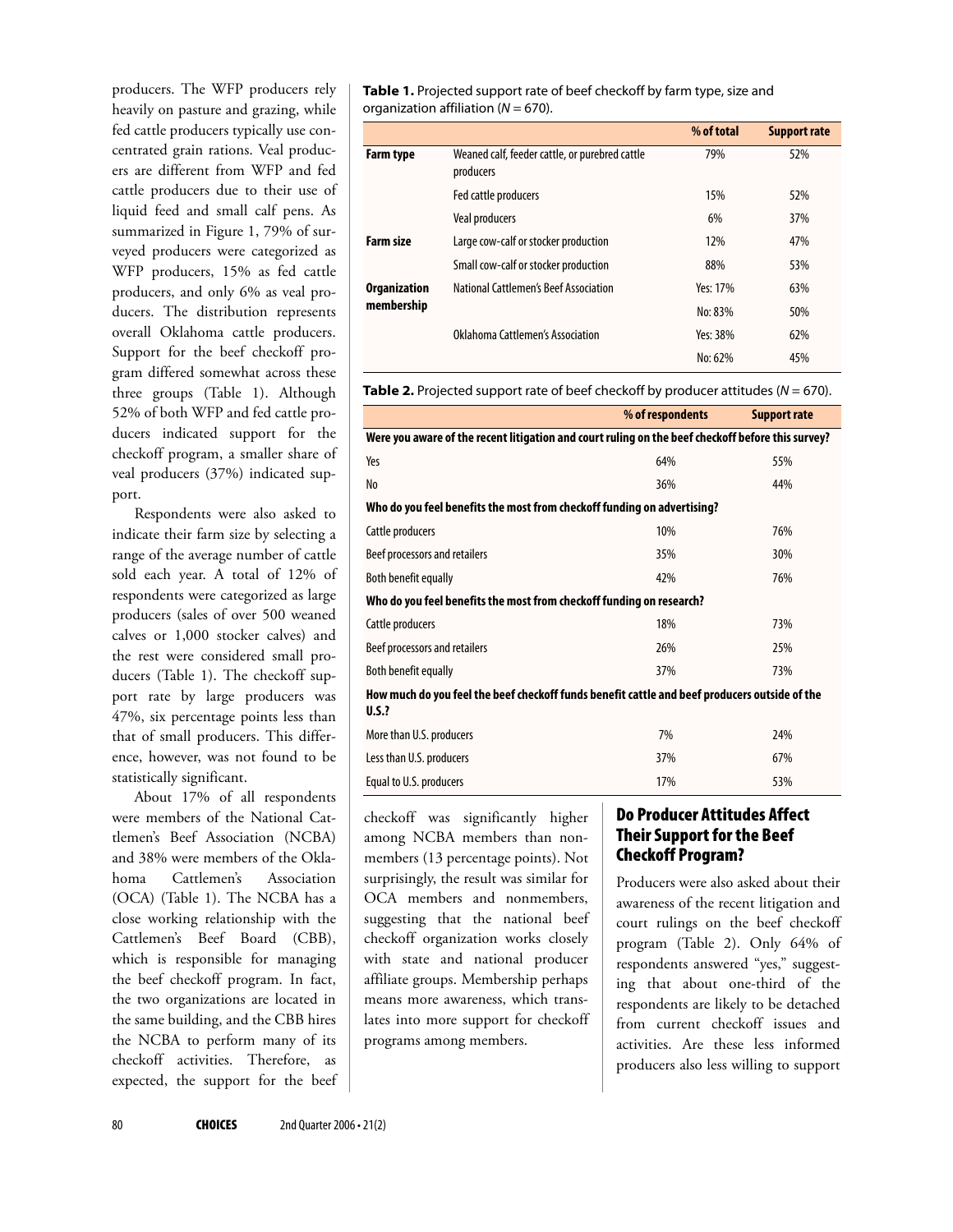a checkoff program? The estimated support rates in Table 2 confirm this hypothesis. Support rates among the uninformed were 11% lower than those who were informed. The implication is that the more information producers receive about checkoff programs, the more likely they are to support them.

Next, the survey posed three questions seeking to elicit producers' perceptions of how checkoff benefits are passed down the beef marketing channel to the producer. First, producers were asked "who benefits the most from checkoff funding of advertising (cattle producers or beef processors and retailers)?" Only 10% of the respondents believed cattle producers benefit the most, while 42% believed they benefit equally (Table 2). However, a large percentage of respondents (35%) believed most checkoff benefits are captured at the retail, wholesale, or processing stage. Surprisingly, those who believed producers share equally in checkoff benefits were just as likely to support the checkoff as those who believed producers benefit the most (76%). When the same question was asked regarding checkoff funding on research, the results were similar, though more producers believed producers benefit the most (18%) and fewer believed processors and retailers benefit more (26%). The other 37% indicated a belief that the benefits are equally distributed. The result for support rate was similar for the question on checkoff funding of research. For those who believed processors and retailers benefit the most from checkoff-funded research, support for the beef checkoff was the lowest at 25%. Those who believed producers benefit the most were as likely to support the checkoff as those who believed producers share equally in checkoff benefits (73%).

These results present an opportunity for checkoff managers. A major reason producers apparently abstain from supporting checkoff programs is that they believe most of the benefits accrue to others. Because checkoff-funded generic advertising is intended to enhance demand at the retail level, retailers, wholesalers, and processors likely benefit to some degree from checkoff programs. On the other hand, many studies in the generic advertising literature have shown that changes in retail demand do indeed impact farm prices (e.g., Chung & Kaiser, 1999; Marsh, 2003). Our findings clearly indicate that checkoff managers can improve support for their programs among producers through active producer communication programs, emphasizing the price transmission of advertising from retailer to producer, and the share of benefits that are passed down to producers. Another application of these findings might be to encourage processors and retailers to join producers' efforts in increasing retail demand. A good example can be found in fluid milk promotion programs. Producers and processors work together to expand retail demand of fluid milk. While producers contribute \$0.15/cwt, processors also pay \$0.20/cwt of milk they market.

Finally, producers were asked how they perceived checkoff benefits are distributed between U.S. and international cattle and beef producers. Only 7% of respondents stated they believed U.S. producers benefit less than international producers, 37% that U.S. producers benefit most, and 17% that both groups benefit equally (Figure 2). Support rates differed predictably by such perceptions. Those who perceived that the beef checkoff program benefits foreign producers less than U.S. producers showed a much higher level of support for the checkoff (67%) than those who perceived that the program benefits foreign producers more (24%). However, the support rates were not significantly different between respondents who believed the U.S. producers benefit more than foreign producers and those who believed they benefit equally. The results may have reflected that to some extent the survey respondents were made aware of the fact that international beef producers exporting to the United States pay into the checkoff.

#### **Conclusions**

This article provides some insights on demographic and attitudinal factors that may affect the extent to which producers support a checkoff program. Using the beef checkoff program as the example, we found that the support rates among producers tended to differ across farm size, farm type, organizational affiliation, and producer attitudes toward ongoing checkoff programs. Veal producers indicated lower support for the beef checkoff program than cow-calf, feeder cattle, pure-bred cattle, and fed cattle producers. Large cow-calf and stocker producers indicated less support than smaller producers. Members of the national and state cattle and beef associations indicated higher support for the beef checkoff program than nonmembers. As for the difference in support rates by producer attitudes, producers aware of ongoing checkoff litigation problems indicated a higher level of support than those unaware of the ongoing legal battles. Most importantly, perceptions regarding how checkoff benefits are passed down the beef marketing channel made the largest difference in support rates. Only